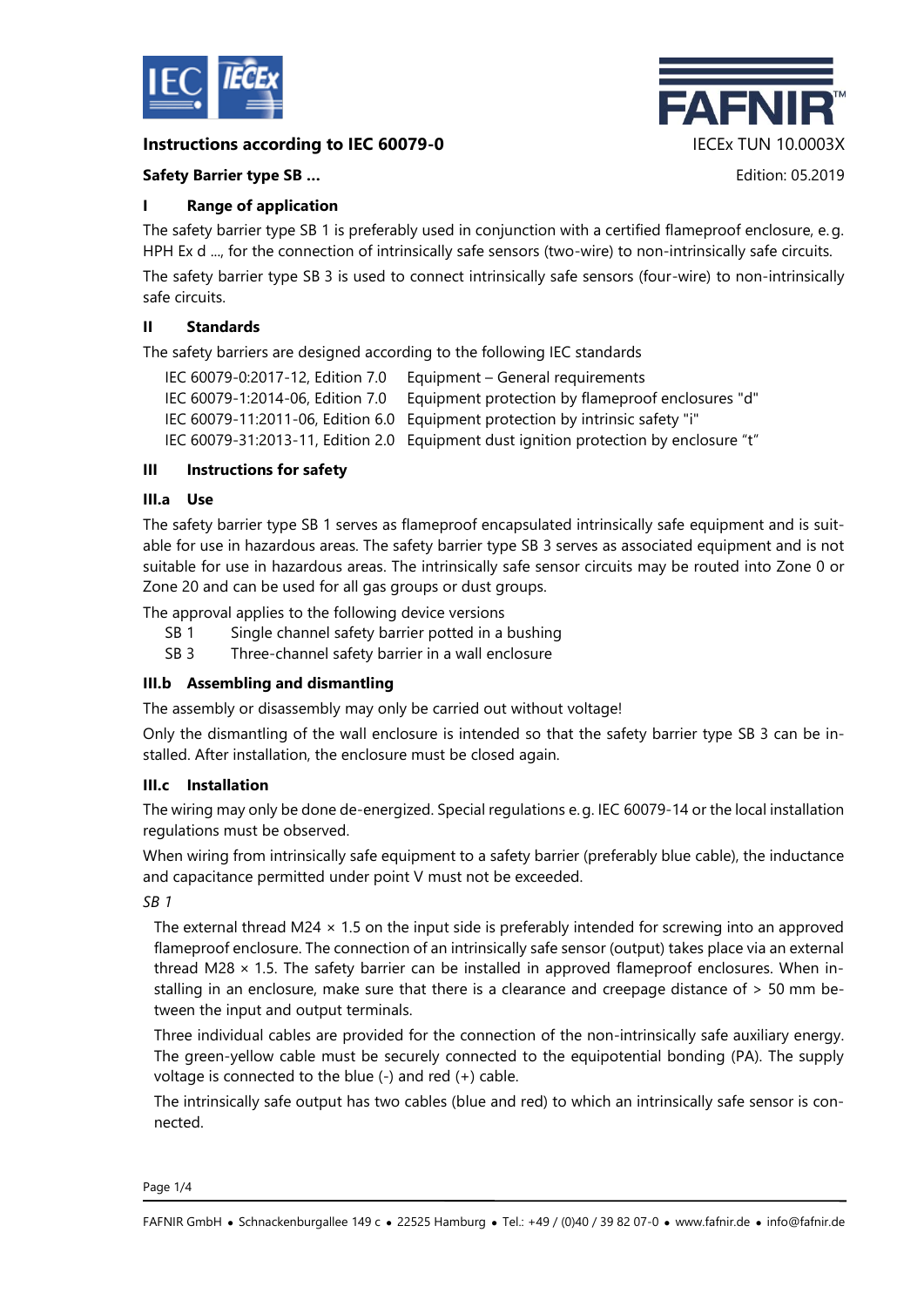



The enclosure of the safety barrier is not connected to the circuit. It must therefore be installed in a metallic enclosure which is integrated in the equipotential bonding system.

The side of the safety barrier SB 1 on which the potting can be seen must be operated protected from light (e. g. daylight, artificial lighting).

### *SB 3*

The safety barrier is suitable for wall mounting and must be installed outside the hazardous area.

The safety barrier is provided with connection terminals at the input and output. The non-intrinsically safe input side is provided with a non-blue cable gland and the intrinsically safe output side with a light blue cable gland. The safety barrier must be integrated into the equipotential bonding system. A connection terminal is provided on the outside of the enclosure for this purpose.

#### **III.d Adjustment**

No Ex-relevant adjustments are required to operate the safety barriers.

### **III.e Putting into service**

Before putting into service, all devices must be checked for correct connection and installation. The electrical supply, including the connected devices, must be checked.

#### **III.f Maintenance, overhaul and repair**

The apparatus is generally maintenance-free. In the case of a defect, this must be returned to the manufacturer or one of its representatives.

There is non-compliance with the dielectric strength requirements according to IEC 60079-11, Clause 6.3.13 of the safety barriers.

*SB 1*

The repair of the flameproof joints (M24 external thread) is not intended.

#### *SB 3*

If a fuse is defective, it may be replaced. It must be ensured that the following fuse values are adhered to (values are also on the type plate):

| Nominal current          |  | $\ln$ $\leq$ 32 mA     |
|--------------------------|--|------------------------|
| <b>Breaking Capacity</b> |  | $I_{BC} \geq 35$ A     |
| Melting Integral         |  | $I^2t \leq 0,004 A^2s$ |

### **IV Equipment marking**

- 1 Manufacturer: FAFNIR GmbH, 22525 Hamburg
- 2 Type designation: SB …
- 3 Certificate number: IECEx TUN 10.0003X
- 4 Ex marking:
- SB 1 Ex db [ia Ga] IIC T6...T4 Gb Ex ta [ia Da] IIIC T115 °C Da SB 3 [Ex ia Ga] IIC
	- [Ex ia Da] IIIC
- 5 Technical data: See instructions for technical data
- 6 Thread size and type (only SB 1): M24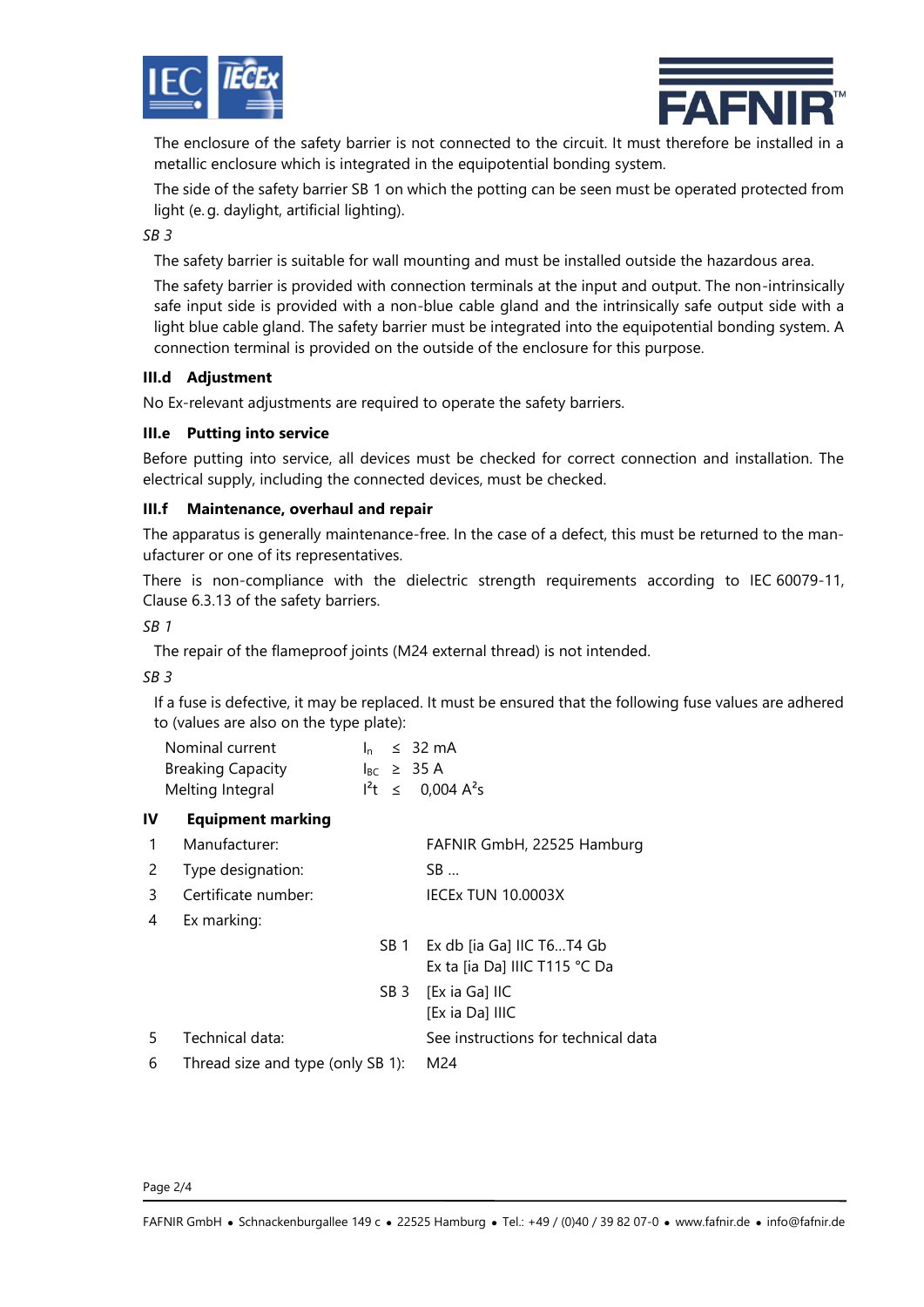



## **V Technical data**

The nominal voltage for SB 1 and SB 3, channel 1 is:

 $U = 24 V_{DC}$ 

The nominal voltage for SB 3, channel 2 (A) and channel 3 (B) is:

 $U = 5 V_{DC}$ 

The maximum safety voltage is:

 $U_m$  = 253 V

The sensor circuits are designed in the ignition protection type "intrinsic safety" (ia) with a linear output characteristic. The output values per circuit are as follows

|                   |                        | SB <sub>1</sub>  | SB <sub>3</sub> |
|-------------------|------------------------|------------------|-----------------|
| Output voltage    | $U_0 \leq$             | 28.4 V           |                 |
| Output current    | $\leq$<br>$I_{\Omega}$ | 99.5 mA          | 95.5 mA         |
| Output power      | $P_0 \leq$             | 705 mW           | 507 mW          |
| Inner inductance  | Li                     | negligible small |                 |
| Inner capacitance | Сi                     | negligible small |                 |

The permissible external inductance and capacitance are as follows:

| IIC             | SB <sub>1</sub> |        | SB <sub>3</sub> |             |
|-----------------|-----------------|--------|-----------------|-------------|
| $L_0 \leq$      | 500 µH          | 560 µH | 500 $\mu$ H     | $200 \mu H$ |
| $C_0 \leq$      | 71 nF           | 68 nF  | 72 nF           | 79 nF       |
| <i>IIB/IIIC</i> |                 |        |                 |             |
| $L_0 \leq$      | 5 mH            | 2 mH   | 5 mH            | 2 mH        |
| $C_0 \leq$      | 330 nF          | 400 nF | 340 nF          | 410 nF      |

The maximum values of the value pairs may be used simultaneously as concentrated capacitance and concentrated inductance.

The data of the Ex d connection thread of the SB 1 on the input side are as follows:

| Thread size:    | M24             |
|-----------------|-----------------|
| Thread pitch:   | 1.5             |
| Tolerance:      | 6a              |
| Turns:          | 8               |
| Screw-in depth: | $16 \text{ mm}$ |

The maximum permissible explosion pressure which may act on the SB 1 safety barrier is as follows:  $p_{max}(SB 1) = 30 bar$